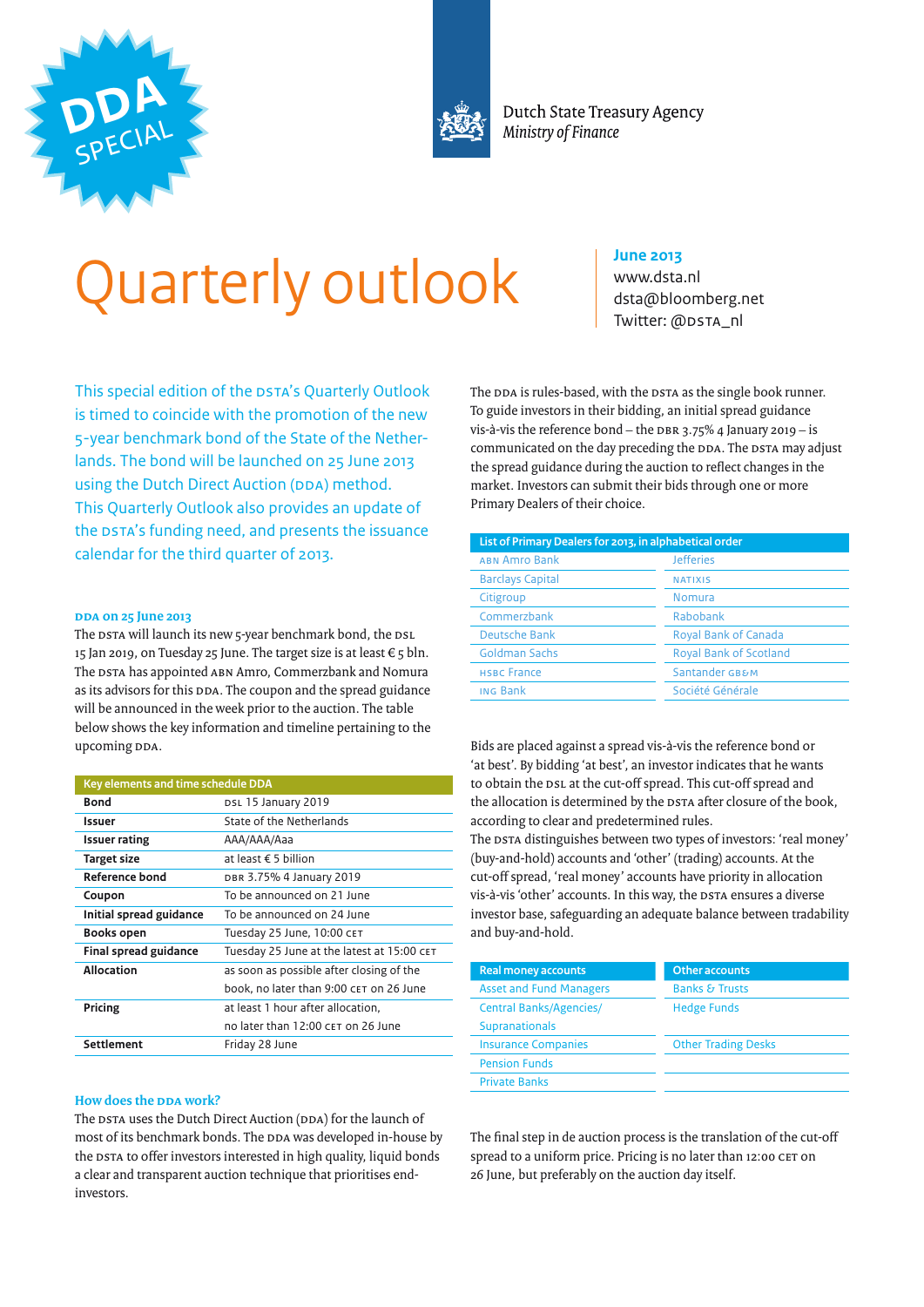As the single book runner, only the DSTA has insight in the book building process. Investor information is classified as confidential and is treated with the utmost discretion. After the auction, the DSTA will publish the auction results through a press release with aggregated statistical information on the geographical location of investors and the type of investors that have participated in the DDA. A comprehensive explanation of the DDA rules and the general DDA principles can be found on the DSTA website.

### Funding and Issuance

### **Update: Funding and Issuance 2013**

The DSTA's funding plan for 2013 was presented in the DSTA's Outlook for 2013. Following the Finance Ministry's publication of its Spring Memorandum on 25 May 2013, the total external borrowing requirement for 2013 has been updated. As a result of an increase in the anticipated cash deficit in the budget from  $\epsilon$  15.2 billion to  $\epsilon$  20 billion, the total external borrowing requirement now amounts to approximately € 96 bln, as shown in the table below:

| Borrowing requirement 2013 ( $\notin$ bln) | <b>Update</b> | <b>Previous</b> |
|--------------------------------------------|---------------|-----------------|
| Capital market redemptions 2013            | 28.7          | 28.7            |
| Money market ultimo 2012*                  | 53.2          | 53.2            |
| Cash deficit 2013                          | 20.0          | 15.2            |
| <b>Total borrowing requirement</b>         | 101.9         | 97.1            |
| Expected inflow from local governments     | 6.0           | 6.0             |
| Total external borrowing requirement       | 95.9          | 91.1            |

\* incl. cash collateral

The increased funding need will be absorbed by stepping up the call on the money market, which serves as a buffer to absorb adjustments to the financing need over the course of the year. The level of capital market funding remains fixed at approximately € 50 bln.

| Funding in 2013 ( $\notin$ bln) | <b>Update</b> | <b>Previous</b> |
|---------------------------------|---------------|-----------------|
| Capital market funding          | 50.0          | 50.0            |
| Money market funding*           | 45.9          | 41.1            |
| <b>Total funding</b>            | 95.9          | 91.1            |

\* incl. cash collateral

The next update of the external borrowing requirement will be provided following the publication of the Finance Ministry's Budget Memorandum on 17 September.

As of 15 June, a total of  $\epsilon$  30 billion has been issued on the capital market, representing approximately 60% of the total capital market funding for 2013. DSLs are promoted and distributed through the DSTA's network of sixteen Primary Dealers. The best performing

Primary Dealers for DSLs this year, based on primary issuance, are listed below:

| Top 5 Primary Dealers for DSLS (2013, up to mid-June) |  |  |
|-------------------------------------------------------|--|--|
| 1 ABN Amro Bank                                       |  |  |
| 2 Commerzbank                                         |  |  |
| 3 Rabobank                                            |  |  |
| 4 HSBC France                                         |  |  |
| 5 ING Bank                                            |  |  |

Together with the Primary Dealers, five Single Market Specialists promote and distribute Dutch Treasury Certificates (DTCs). Out of this group of 21 banks, the top performers for primary issuance of DTCs are:

| Top 5 Primary Dealers and Single Market Specialists for DTCS |  |  |  |
|--------------------------------------------------------------|--|--|--|
| (2013, up to mid-June)                                       |  |  |  |
| 1 ING Bank                                                   |  |  |  |
| 2 Commerzbank                                                |  |  |  |
| 3 Deutsche Bank                                              |  |  |  |
| 4 Nomura                                                     |  |  |  |
| 5 Banco Santander                                            |  |  |  |
|                                                              |  |  |  |

### **Issuance calendar Q3**

The DSTA will hold auctions on four dates in the third quarter of 2013. Tap auctions will take place on the second and fourth Tuesday of July and September. August is traditionally an auction-free month for the DSTA. The 10-year benchmark bond that was launched in March 2013 will be reopened on 9 July and 10 September, while the 3-year benchmark bond will be tapped on 24 September. On 23 July two off-the-run bonds will be auctioned: the DSL 3.25% 15 July 2021 and the 3.75% DSL 15 January 2042.

| <b>Auction date</b> | <b>DSL</b>                | <b>Target amount</b>       |
|---------------------|---------------------------|----------------------------|
| 9 July              | DSL 1.75% 15 July 2023    | € 1.5 - 2.5 bln            |
| 23 July             | Off-the-run facility      | A total of € 1.5 - 2.5 bln |
|                     | DSL 3.25% 15 July 2021 &  |                            |
|                     | DSL 3.75% 15 January 2042 |                            |
| 10 September        | DSL 1.75% 15 July 2023    | $\leq 2 - 3$ bln           |
| 24 September        | DSL 0% 15 April 2016      | $\leq 2 - 3$ bln           |
|                     |                           |                            |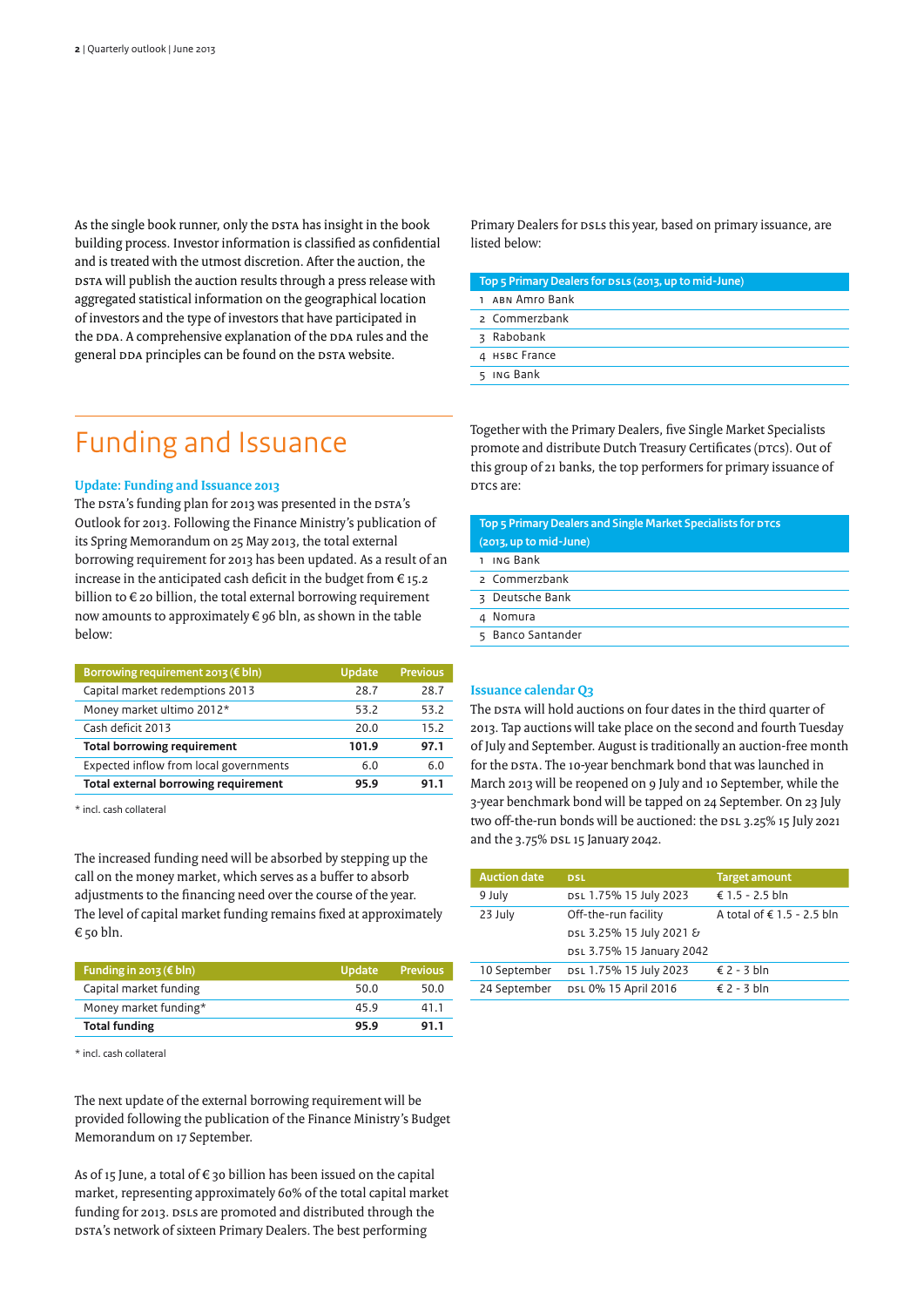### Economic Outlook

### **Economic Outlook (June 2013)**

The Dutch economy has continued to struggle in the first half of 2013. Gross Domestic Product (GDP) contracted by 0.1% in the first quarter of 2013, and is expected to decline by 1% in 2013 overall. The independent Bureau of Economic Policy Analysis (CPB) expects positive economic growth to return gradually in the second half of 2013, culminating in a positive growth rate of 1% in 2014.

Even though the economic contraction in 2013 can be partly ascribed to the negative carry-over from the final quarter in 2012, lower domestic demand is also weighing on GDP growth. Both the public and private sector are in a process of balance sheet repair, which is holding back domestic spending and investment. The decrease in private household spending is largely driven by wealth effects stemming from the ongoing correction of the Dutch housing market, lower wage growth, tax increases and an uptick in the unemployment rate. Corporate investments also remain subdued as a result of ample spare capacity. Additionally, due to the ongoing fiscal consolidation, government spending is not adding to GDP growth. In this respect, the government has decided not to take additional consolidation measures in 2013. Indeed, the European Commission recently took a decision to extend the Netherlands' deadline for meeting the 3% deficit target by one year, to 2014.

Throughout the economic downturn external demand has remained solid. Despite relatively weak growth in the main export market, the Euro Area, demand from emerging markets will contribute to a rise in exports by a projected 3.25% in 2013. The consistent growth in Dutch exports over the past few years, during a period of soft global economic growth, reflects the high degree of competitiveness of the Dutch export sector. Additionally, a further revival of global economic activity going forward should allow the open Dutch economy to benefit in its slipstream.

**Figure 1: Annual growth of exports and annual current account balance 2009-2014 (% of GDP)**



Source: CPB, European Commission

The unemployment rate is expected to reach 6.75% in 2013. Although this figure remains far below the Euro Area average of 12.2%, the Dutch unemployment rate has steadily increased since 2009. With respect to CPI inflation, the relatively high current year-on-year projection for 2013 of 2.5% is largely explained by tax hikes. Inflation is projected to decrease to 1.75% in 2014, which should provide a small positive impulse for consumer purchasing power.

As previously described, the slowdown in consumer spending is reinforced by the ongoing correction in housing prices which began in 2008. While the government seeks to support the housing and construction market during this downturn, in the longer run structural reforms are being implemented in order to incentivize households to decrease their leverage, and to restore the stability in the housing market. Furthermore, the implementation of structural reforms is not limited to the housing market. In the past few years the government has implemented a series of structural reforms in the health care sector and labour market as part of a far-reaching reform agenda. The pensionable age has been raised to 67 and indexed to life expectancy. These reforms are needed to keep the long-term trajectory of public finances sustainable, and to improve the economy's potential growth. The measures, combined with the fundamentally competitive Dutch export sector, contribute to a more positive long term outlook for the Dutch economy.

### Budgetary Outlook

On 14 June, the CPB published new forecasts for the general government deficit in 2013 and 2014. These are broadly in line with the European Commission's Spring Forecast. The CPB now expects an EMU-deficit of 3.5% GDP in 2013 (EC: 3.6%) and 3.7% GDP in 2014 (EC: 3.6%). Although this deficit is slightly higher than previously expected, it still implies an improvement of the budget balance by 0.6% relative to 2012, despite the economic contraction in 2013.

In May, the government sent the so-called Spring Memorandum to parliament. The Spring Memorandum is the first of the two annual updates of the budget prepared by the Finance Ministry, the second one being in November. In comparison to the Budget for 2013 as presented in September 2012, and in line with more negative economic developments since then, the Spring Memorandum forecasts lower tax and social security receipts for 2013, with total expected government income down by € 8 billion. Almost every form of revenues is expected to be affected by the negative economic developments: slower profit growth leads to lower corporate tax revenues, lower employment and wage growth translate into lower income taxes. VAT revenues are down because expected consumer spending has been revised downward. Nevertheless, the government has been successful in implementing the expenditure controls that have been agreed upon. While expenditures on social security have been revised upward, reflecting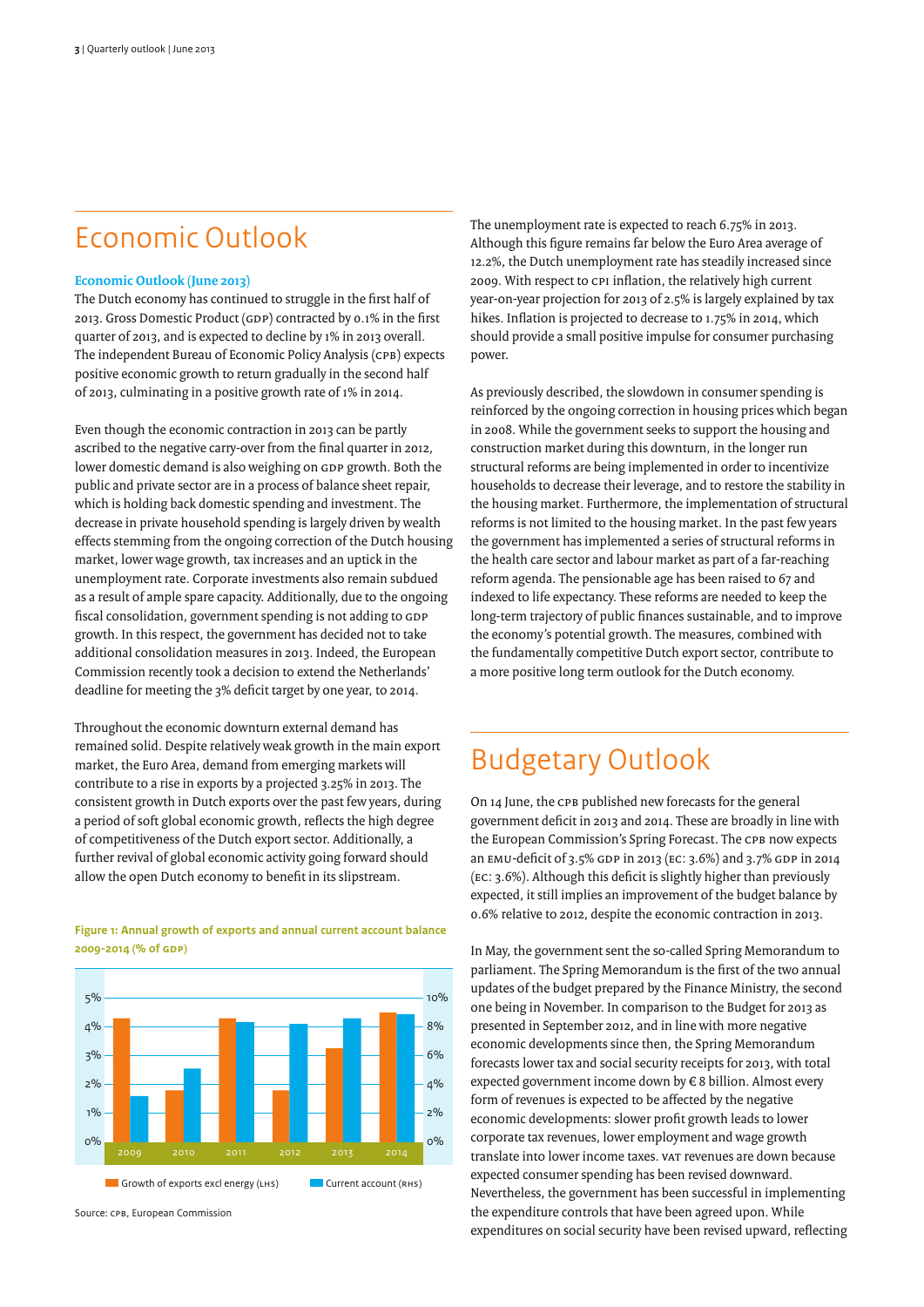higher outlays on unemployment benefits, several other budgetary expenses were revised downward. Hence, total expenditures remain below the budgetary ceiling that the government has committed itself to.

Following the publication of the Spring Memorandum, the CPB has released new projections on 14 June. Generally speaking, the economic outlook has deteriorated slightly, which will confirm the negative budgetary developments sketched above. The recent forecasts by the CPB indeed show an expected EMU deficit for 2013 of 3.5% of GDP, an upward revision of 0.2 percentage points vis-à-vis the previous projection in February. The increase is mainly due to higher expenditures on unemployment benefits. Although the CPB expects the economy to return to growth in 2014, unemployment and unemployment benefits react with a delay and will continue to rise in 2014. The forecast for the EMU-debt at the end of 2013 was revised upward by 0.6 percentage points to 74.6% GDP, as a result of both the lower GDP growth and the increase in the projected EMU-deficit for 2013.

At the end of May, the European Commission proposed to give the Netherlands a one-year extension of the deadline to correct its excessive deficit. This means that the excessive deficit should be terminated in 2014 instead of 2013. During his recent visit to the Netherlands, European Commissioner for Economic and Monetary Affairs Olli Rehn said this would require an additional € 6 billion in budgetary consolidation measures.



**Gross debt, % of GDP**

Source: European Commission, Spring Forecast

The government has repeatedly expressed that it is committed to fiscal consolidation in line with the European rules. In response to the forecasts by the CPB and the European Commission, the two coalition parties have already stated they will adopt measures leading to an additional  $\epsilon$  6 billion of budgetary consolidation in 2014. The government will include the exact measures to be taken in the 2014 Budget which the government will send to parliament in September. These measures are not included in the CPB deficit projections for 2014.



**EMU balance, % of GDP**

**ENetherlands** Euro area